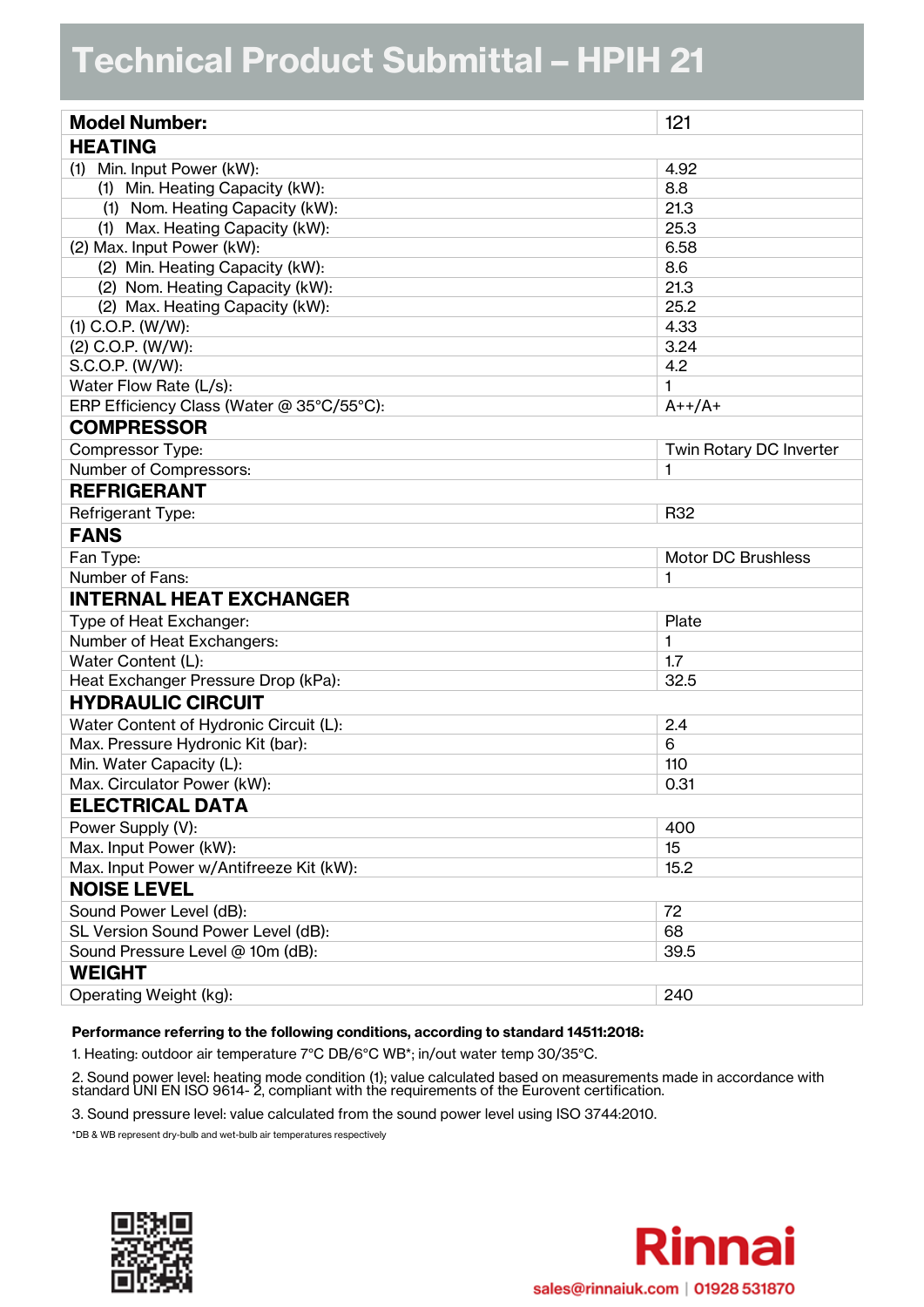

| Model i-32V5H Midi | Length, A (mm) | Width, B (mm) | Height, C (mm) |
|--------------------|----------------|---------------|----------------|
| 0121               | 1600           | 680           | 1315           |
| 0126               | 1600           | 680           | 1315           |
| 0128               | 1600           | 680           | 1315           |
| 0132               | 1600           | 680           | 1315           |